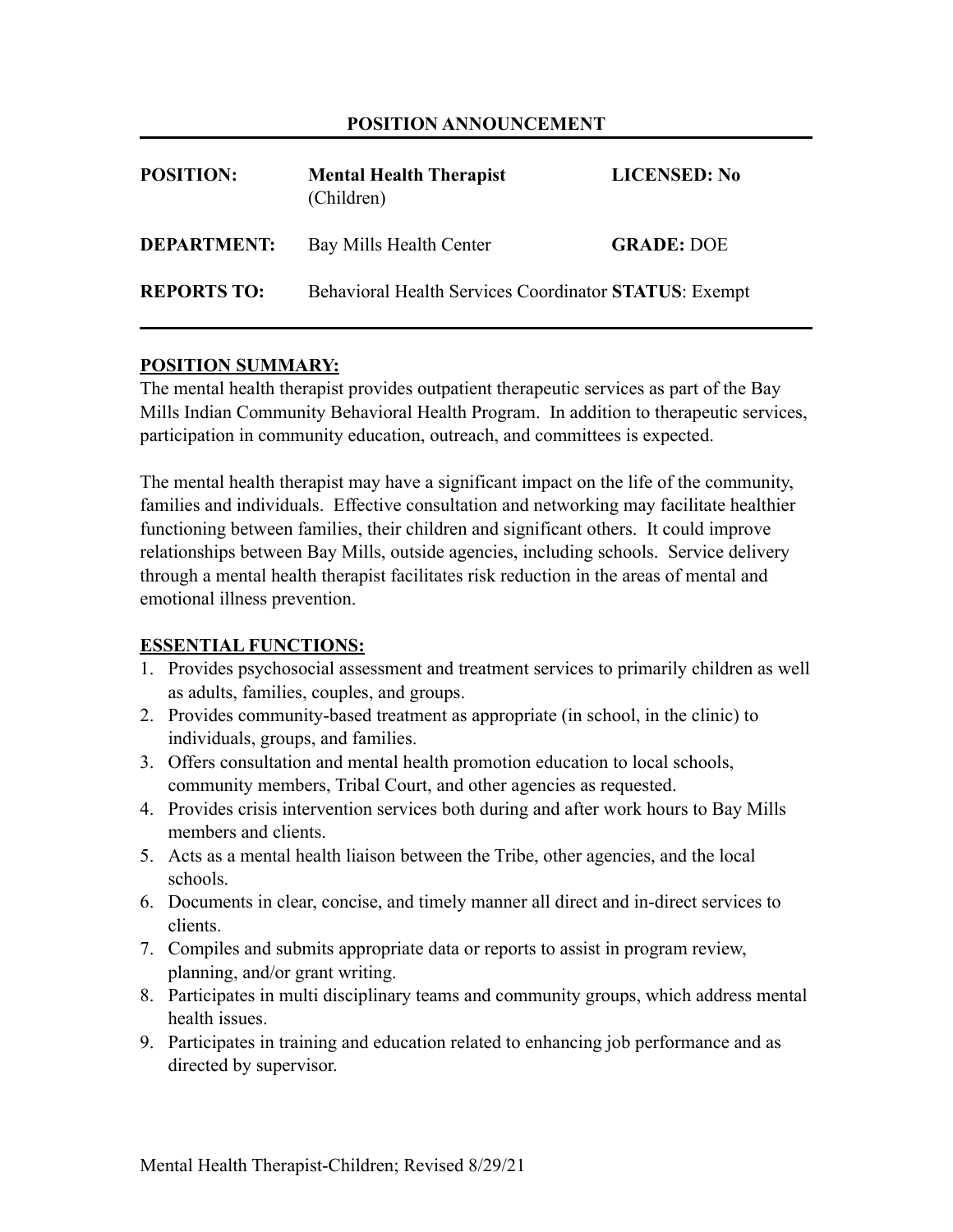- 10. As appropriate to the individuals training complete and provide interpretive reports on psychological measures, outcome measures, and standardized assessment tools.
- 11. Other duties may be assigned within the scope and complexity of this position's essential functions.
- 12. Must attend any and all mandatory trainings offered through the Bay Mills Human Resources Training Department.

# **PHYSICAL REQUIREMENTS**:

While performing the duties of this job, the employee is regularly required to sit, stand, and walk. The employee must occasionally bend, squat, crawl, crouch, kneel, balance, push/pull, and reach above shoulder level. The employee must occasionally lift and/or move up to 50 pounds.

## **POSITION REQUIREMENTS:**

- 1. High school diploma or equivalent required.
- 2. Masters, Specialist, or Doctoral Degree required; field of study Psychology or MSW-Social Work with a clinical background working with children, adolescents and their families.
- 3. Must have State of Michigan licensure as a Psychologist, Social Worker or Limited License, or be eligible to obtain licensure with six months of employment.
- 4. Experience in providing Clinical /Mental Health Therapy required; 3 plus years preferred.
- 5. Must have knowledge of the current: State of Michigan Mental Health Code, Diagnostic and Statistical Manual of Mental Disorders, psychosocial assessment / treatment components, best practices, and ethics common to mental health services.
- 6. Must have experience and skill with a broad range of clients and treatment modalities particularly working with trauma, sexual abuse, and intergenerational issues.
- 7. Must have knowledge of how systems work and how to network effectively.
- 8. Must be culturally sensitive to Native American issues and how those impact mental health practice.
- 9. Must have the capacity and the willingness to function both independently and cooperatively with others in diverse settings.
- 10. Must have the ability to engage positively with a wide range of persons and agencies.
- 11. Must be free of any criminal record, which would impact their interactions with children, families and adult individuals and the community, submit to appropriate background investigation, and not have any record of clinical malpractice.
- 12. Must be willing to perform other duties as assigned.
- 13. Must be able to travel when required.
- 14. Excellent communication skills required.
- 15. Must have an excellent past work record.
- 16. To perform this position successfully, an individual must be able to satisfactorily perform each function listed under the essential functions and physical demands categories of this position description.